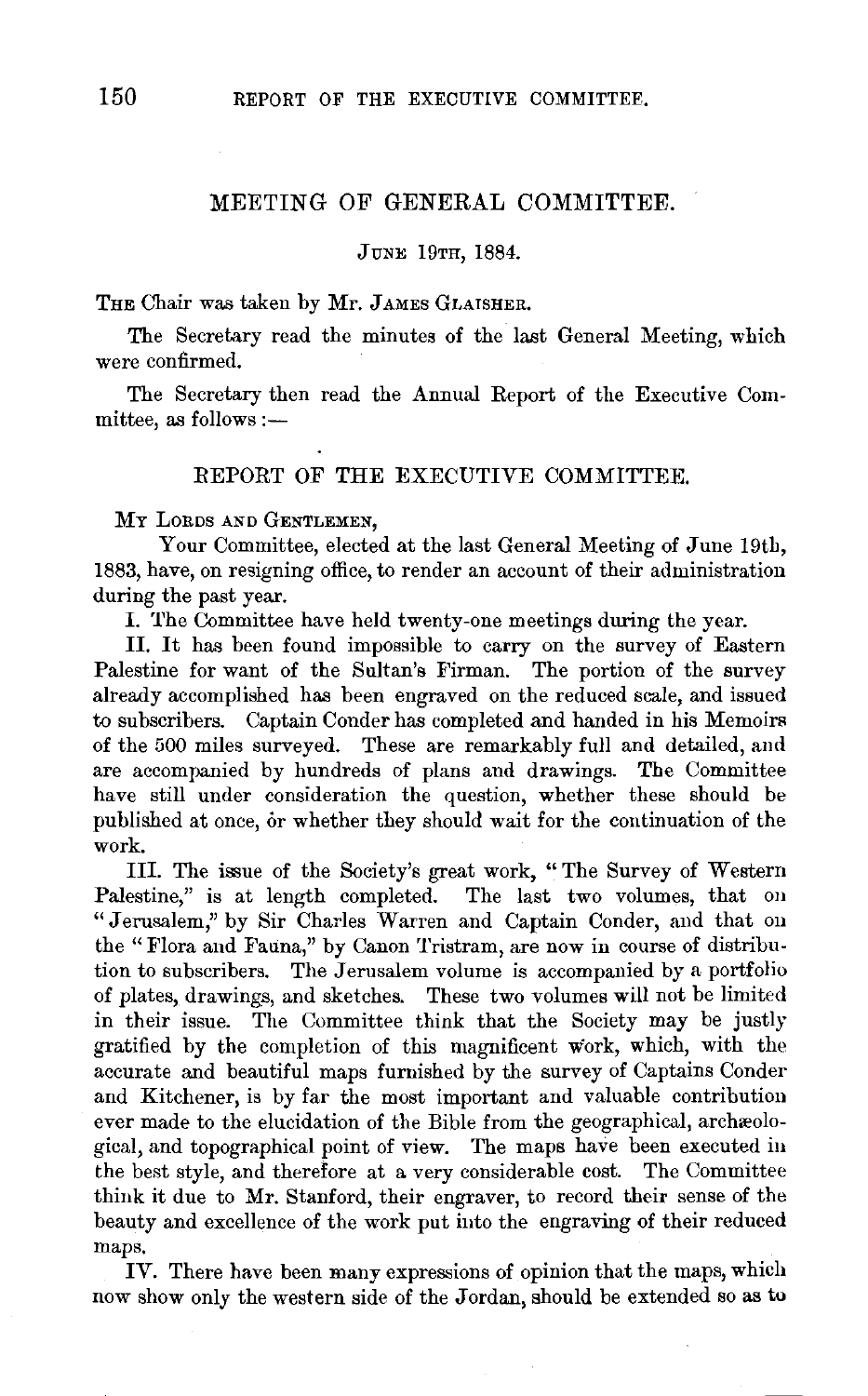give the eastern side also, even though that part is yet imperfectly known. It has therefore been resolved that all the existing information on this part of the country shall be laid on sheets the same size as those of the reduced map for the engraver. Mr. Armstrong, who has been in thr Society's service since the year 1871, is now engaged in doing this. As soon as he has completed the work it will be sent to the engraver.

In order to make these maps more generally useful, the Old and New Testament names, boundaries,  $\&c.,$  will be laid down on them in different colour. Sir Charles Wilson has kindly undertaken to superintend this part of the work; when it is completed, those subscribers who wish will be allowed to exchange the Bible maps they have already obtained at the office for the new ones, on payment of the small difference in the cost of the two maps.

V. In October of last year the Committee published, through Messrs. Bentley & Son, Captain Conder's new book on his Eastern , myels, entitled "Heth and Moab." The result, though not yet so satisfactory as in the case of the preceding work by the same author, has left a balance on the right side in our hands.

VI. The exploration work of the year has been of a very satisfactory and valuable kind. The Committee announced at their last General Meeting that they hoped to organise, and send out in the autumn, an expedition which should be mainly devoted to geological research. This expedition has been despatched, and has accomplished the work entrusted to its leader, Professor Edward Hull, F.R.S., Director of the Geological Survey of Ireland. He was accompanied by Captain Kitchener and by Mr. George Armstrong. Professor Hull also took with him his son, Dr. Gordon Hull, and the party was also strengthened by the addition of two volunteers, Mr. Hart, who was assisted by a grant from the Royal Irish Academy for botanical purposes, and Mr. Reginald Lawrence. They left England on 10th of October last year, and returned on the 12th of February, after a journey which occupied four months.

VII. As regards the results of the expedition, they are twofold. First, *Geological.* An analysis of Professor Hull's discoveries has been placed in the hands of the Committee, and will be published in the next number of the *Quarterly Statement.* He has traced the ancient margin of the Gulfs of Suez and Akabah to the height of 200 feet above their present level, so that the whole country has been submerged to that extent, and has been gradually rising. As regards the Dead Sea, he has discovered that it formerly stood at an elevation of 1,400 feet above its present level ; that is to say, 150 feet above the level of the Mediterranean. The history of this gradually lowering of the waters will form a special feature in Professor Hull's forthcoming report. He has also found evidences of a chain of ancient lakes in the Sinaitic district, and of another chain in the centre of the Wildy Arabah, not far from the watershed. The great line of feature of the Wâdy Arabah and the Jordan Valley has been traced to a distance of more than a hundred miles. The materials for working out a complete theory of the origin of this remarkable depression are now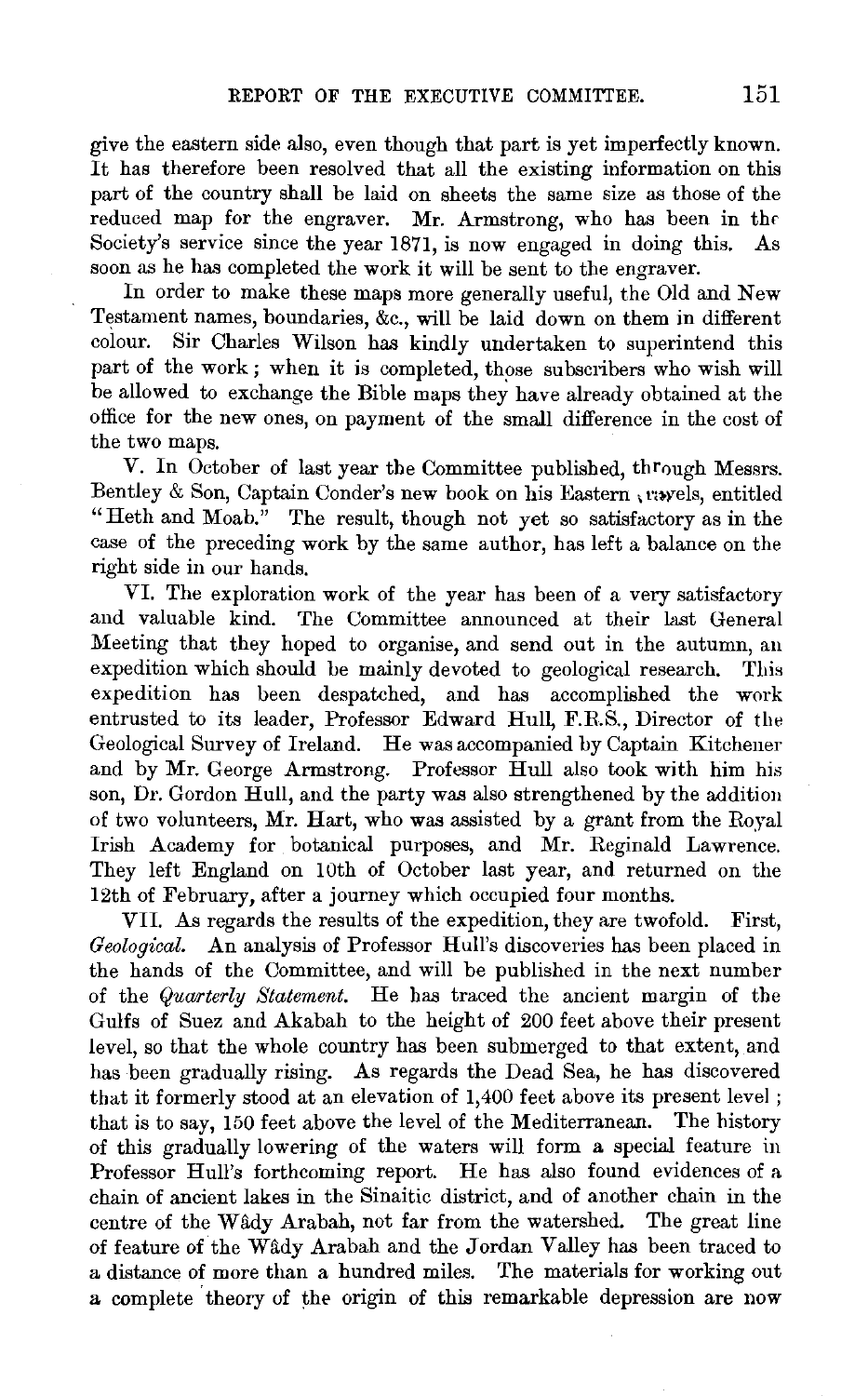available. They are found to differ in many details from the one furnished by Lartet. The terraces of the Jordan have been examined, the most important one being 600 feet above the present surface of the Dead Sea. The relation of the terraces to the surrounding hills and valleys shows that these features had already been formed before the waters had reached their former level. Sections have been carried east and west across the Arabah and the Jordan Valley. Two traverses of Palestine have also been made from the Mediterranean to the Jordan.

Dr. Gordon Hull has taken more than a hundred photographs, chiefly of places never before figured.

Next, *the Geographical results.* Major Kitchener has made a survey, which is lying on the table, of the whole of the Wady Arabah, from Akabah to the Dead Sea ; he found traces of an old city about a mile north-east of the town of Akabah; another ruined city on the east of the wâdy, six miles north of Feidan, with many indications of former buildings, terraces, and irrigation works. He visited Petra and heard many rumours and reports of ruins said to lie on the east of the hills in the 'country of Edom. He has given the Committee a report on his work, which will also be published in the *Quarterly Statement.* 

As regards exploration, therefore, this year has been fruitful of valuable work. For future work the Committee must be mainly guided by circumstances. Until the Sultan grants the Firman it is useless to think of continuing the survey of Eastern Palestine. It is therefore proposed to continue the work from time to time as opportunities offer, by means of such special expeditions as those of Professor Hull, or by the informal work of private parties and travellers, the results of which will be published from time to time as they arrive.

VIII. The following is the Balance Sheet of the year 1883 :-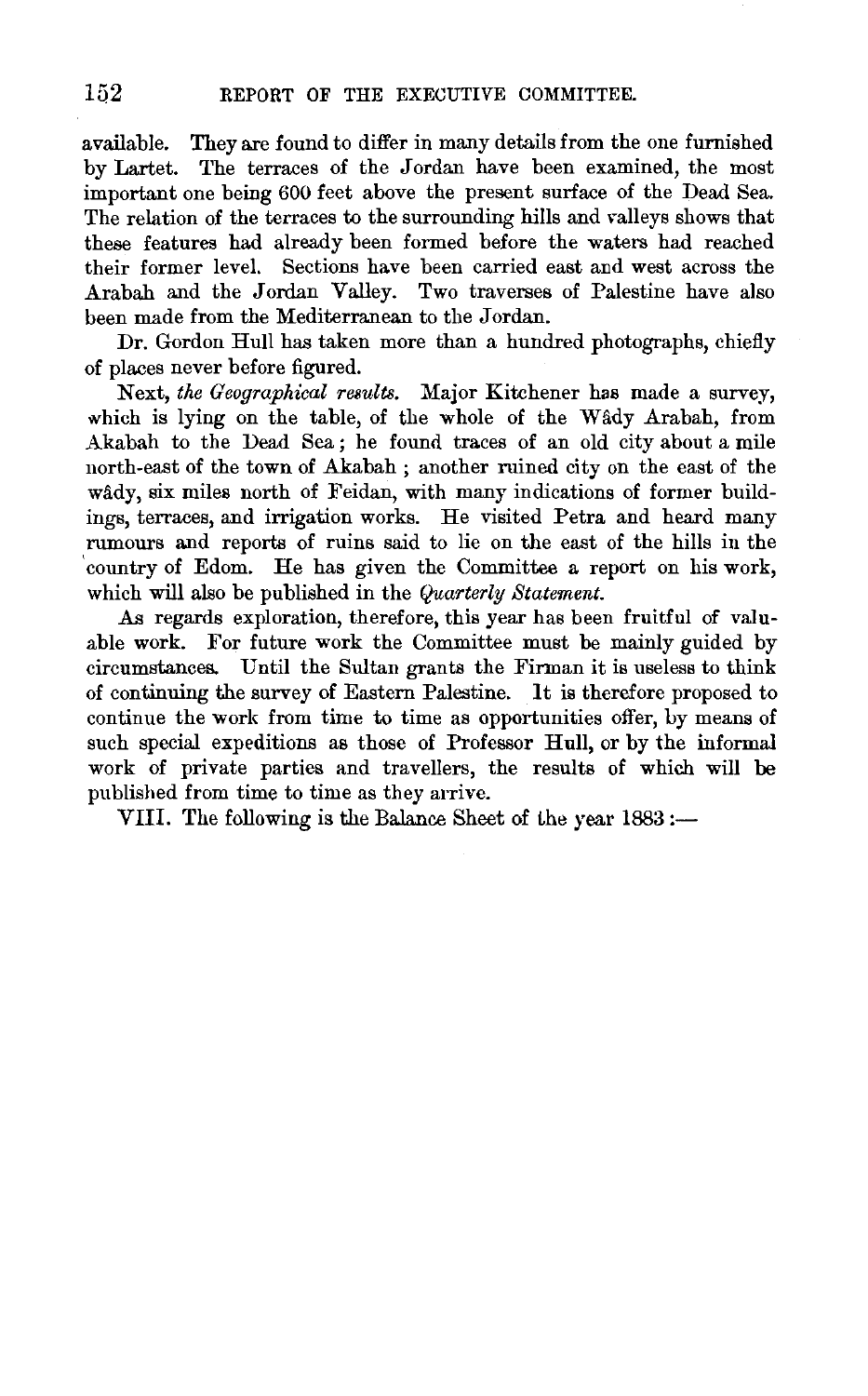| 1883. |                        |     |                      |                      |                      | $\mathbf{\pounds}$ s.d. |
|-------|------------------------|-----|----------------------|----------------------|----------------------|-------------------------|
| Jan.  | 1. Balance             |     | $\ddot{\bullet}$     | . .                  |                      | 363 14<br>-3            |
|       | Dec. 31. Subscriptions |     | $\ddot{\bullet}$     | $\ddot{\phantom{a}}$ | $\ddot{\phantom{a}}$ | 2,014                   |
| ,,    | Maps and Memoirs       |     | $\ddot{\phantom{a}}$ | $\ddot{\phantom{a}}$ |                      | 881<br>0                |
| ,     | Books<br>. .           | . . | $\ddot{\phantom{0}}$ | $\ddot{\phantom{a}}$ | $\ddot{\phantom{a}}$ | 100 11                  |
| "     | Photographs            |     |                      | $\bullet$            | . .                  | 22                      |

£3,381 16 11

 $\epsilon$ 

| 1883.                   |                                       |                       |  | £      |     | s. d. |
|-------------------------|---------------------------------------|-----------------------|--|--------|-----|-------|
|                         | Dec. 31. Exploration                  |                       |  | 732    | 2   | - 3   |
| $\overline{\mathbf{3}}$ | Maps and Memoirs                      |                       |  | 1,521  | 5   | -2    |
| ,,                      | Management:                           | Salaries and wages    |  | 374    | 7   | 3     |
| ,,                      | Rent                                  |                       |  | 121    | 0   | 0     |
| ,,                      | Stationery, Advertising, Lithography, | Insurance, and Office |  | 13.    | -18 | 2     |
| ,,                      | Printing                              | $\ddot{\phantom{a}}$  |  | 263    | 2   | -2    |
| ,,                      | Postage                               | $\ddot{\phantom{a}}$  |  | 113 16 |     | 3     |
| "                       | Balance                               |                       |  | 172    | 5   | 8     |
|                         |                                       |                       |  |        |     |       |

 $\mathcal{L}$  $\mathbf{S}$  $\vec{H}$  $\mathcal{L}^{\text{M}}$ ~ .<br>د ~  $\ddot{z}$  .  $\frac{1}{2}$ 

 $\frac{1}{2}$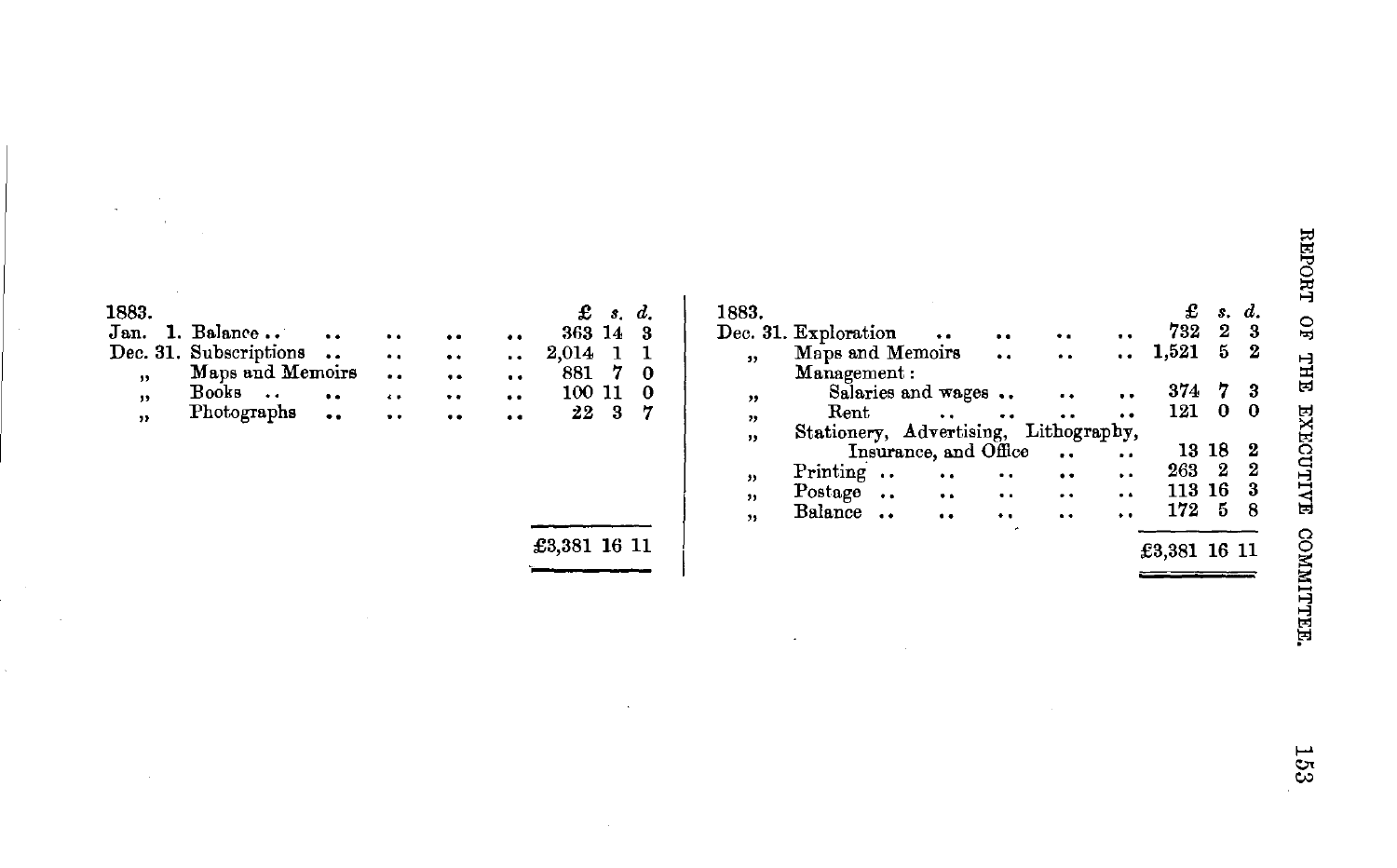It will thus be seen that the Committee spent during the year the sum of £3,209 lls. *3d.,* of which £509 *5s. 5d.* was expended in management, or including postage £623 Is. *8d.,* which is not quite 20 per cent. of the whole. The expenditure of the year 1884, up to the present date, has been £3,121, of which £1,830, or 59 per cent., has been spent in exploration, £833, or 27 per cent., on Maps and Memoirs, £130, or 4 per cent., on printers, and £328, or 11 per cent., in management.

The maps and Memoirs up to the present have cost the Society about  $£6,000.$  They have realised rather more than that amount. There is about  $\pounds2,000$  still to be paid on this account; and when all the subscriptions to the "Survey of Western Palestine" have been paid, and the copies still on hand subscribed for, there will remain a considerable surplus, but it is not possible at the present moment to estimate the exact sum.

IX. Papers have appeared in the *Quarterly Statement* since last June on the Geology of Palestine, by Professor Huddlestone ; on various topographical and archaeological points, by Captain Conder, the Rev. W. F. Birch, the Rev. Pickering Clarke, the Rev. **H.** G. Tomkins, and others ; on the Shapira Manuscripts, by the Rev. Dr. Ginsburg, M. Clermont-Ganneau, and Captain Conder; on the Relation of Land and Sea in the Isthmus of Suez, by Professor Hull; on Mr. Holland's Last Journey, by Sir Charles Wilson; on the Khurbets of Carmel, by Mr. Laurence Oliphant ; and on Inscriptions in Palestine, by M. Clermont-Ganneau. To all these gentlemen the Committee render their best thanks.

X. The Committee have, lastly, to express their best thanks to the Local Secretaries, who are active in spreading abroad a knowledge of their work ; and to all their subscribers and donors.

The Rev. **Dr.** WILLIAM WRIGHT: Mr. Chairman, My Lords and Gentlemen, I have much pleasure in proposing that the Report just submitted be adopted, printed, and circulated. The different items referred to show that the past year has been one of considerable activity. You have done all you were able to do, though not all you desired to do. In your publications, and in your explorations, you have largely added to our knowledge of the Holy Land during the year ; and though in some of your efforts you may not have attained to certainty, you have certainly made advances towards certainty, and you have stimulated curiosity, and mental activity, and a great desire to know more, and to explore further, and deeper, on lines which you have indicated. You are still, I regret to see, hampered by the groundless fears of the Sultan. If any man can remove obstructions out of the way, Lord Dufferin can. I know personally that Lord Dufferin succeeded last year in securing results in Syria which seemed impossible. The Sultan could do no more popular act than permit those who wish him no ill to explore thoroughly and make a good map of those sacred and historic lands of which he is now the guardian. And it is certainly not in his interest that his acts should only drive earnest scholars to long for the time when the country, now closed and barred by ignorant, blind, weak fanaticism, shall be opened to all under a more enlightened ruler. I trust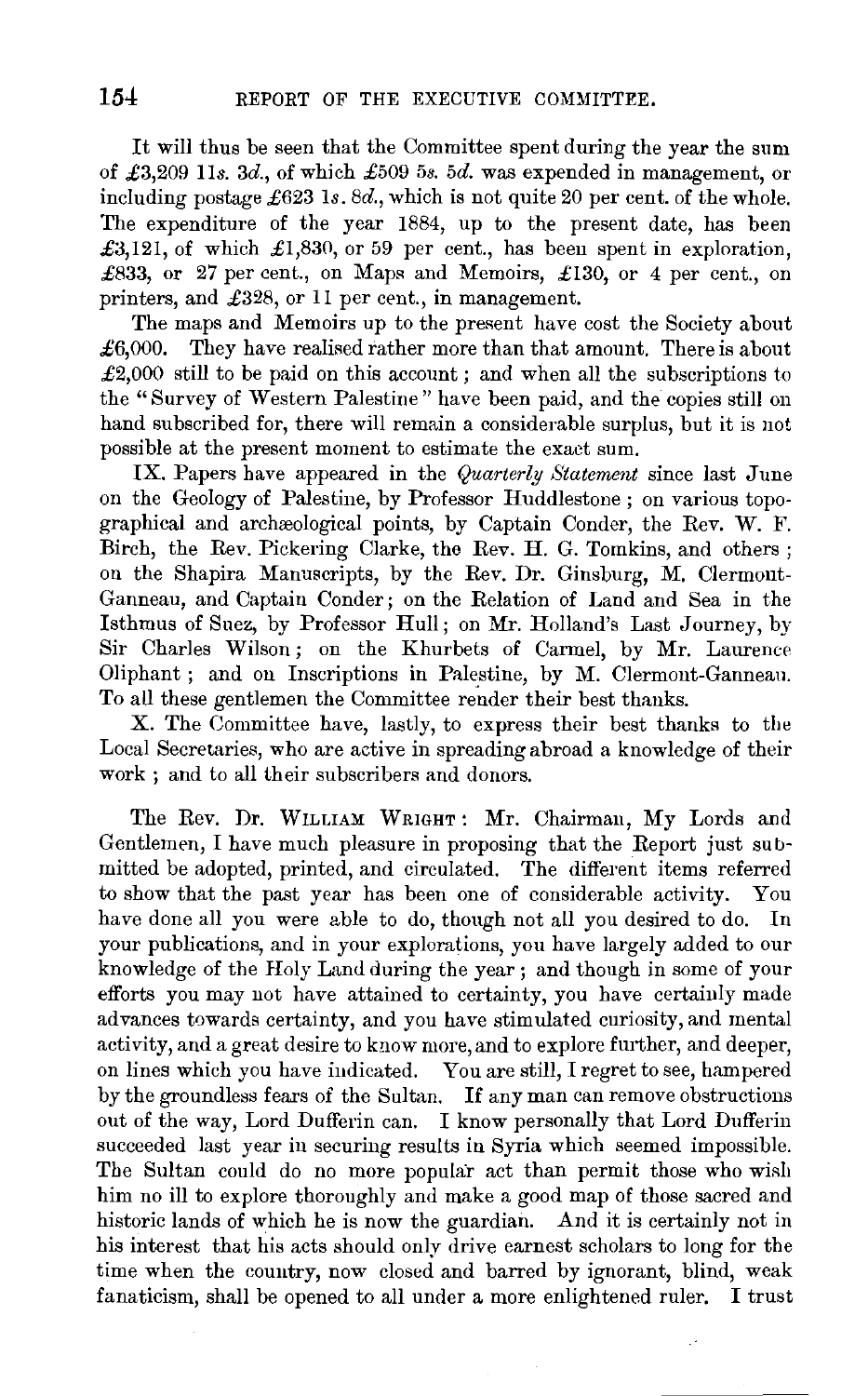that Lord Dufferin will continue to urge on the Sultan, in his own interest, as well as in the interest of geographical science, to remove all restrictions out of the way of a thorough survey of Syria and Palestine. Sir, I have seen your work in progress, and I know something of the results attained. I have had the pleasure of seeing your men hard at work on the survey, in the face of difficulties, and I have also seen them hard at work in filling in details during what was supposed to be their holidays at Bludan and elsewhere. I have just recently been associated with some of your best men, in the preparation of maps for the British and Foreign Bible Society ; and it is only by going through the work done that one can form any idea of the vas \*: amount of material for the future student which your explorers have placed at the disposal of Bible students. You will be pleased to hear that the corrected proofs of the set of the Bible Society's maps containing your own work, so far as is possible on our small scale, are now in the hands of Mr. Stanford, and as the Society's home circulation last year amounted to over one million and a half copies of the Scriptures, you may form an idea of the wide circulation of the knowedge of the Holy Land made accessible by your Society. But the maps will also appear in the Italian, French, German, Telugu, Chinese, and other foreign versions of the Society. And as the Society's versions now reach a total of somewhat over 250, the information gathered by your agents will be more extensively circulated than could ever have been dreamed of by the founders of the Palestine Exploration Fund. Let me urge you not to slacken energy in this work, which is for all the world, and for all time. I long for the day when your work shall go on east of the Jordan. Rich treasures await you in the Hauran, and among what have been called the "giant cities of Bashan." You have done good work in giving us a true map for the west of the Jordan, but a less explored and a more fertile field awaits you east of the Jordan, not to speak of the south country, Edom and Moab. I have much pleasure in commending your work, and in moving the adoption of the resolution which I have submitted.

Mr. CYRIL GRAHAM : I beg, Sir, to second the resolution of Dr. William Wright. I have long desired that this important survey may be extended to cover the Land of Bashan, and even further east. In this map, which I drew up from the notes of my own journeys in the year 1858, I was able to lay down a great many places and names not previously kncwn. At the same time the journey of a single traveller can never do such map work for a country as a party of surveyors accomplish. The country is not too far east for Biblical limits ; for instance, in Umm el Jamul we recognise Beth-gamul. And there are certain periods in the year when it may be safely and easily traversed. I have only to express my hope that the hoped-for Firman may speedily be granted, and the party again in the field. Meantime, the exploration work of the year shows what may be done in seizing opportunities and getting the right men to work.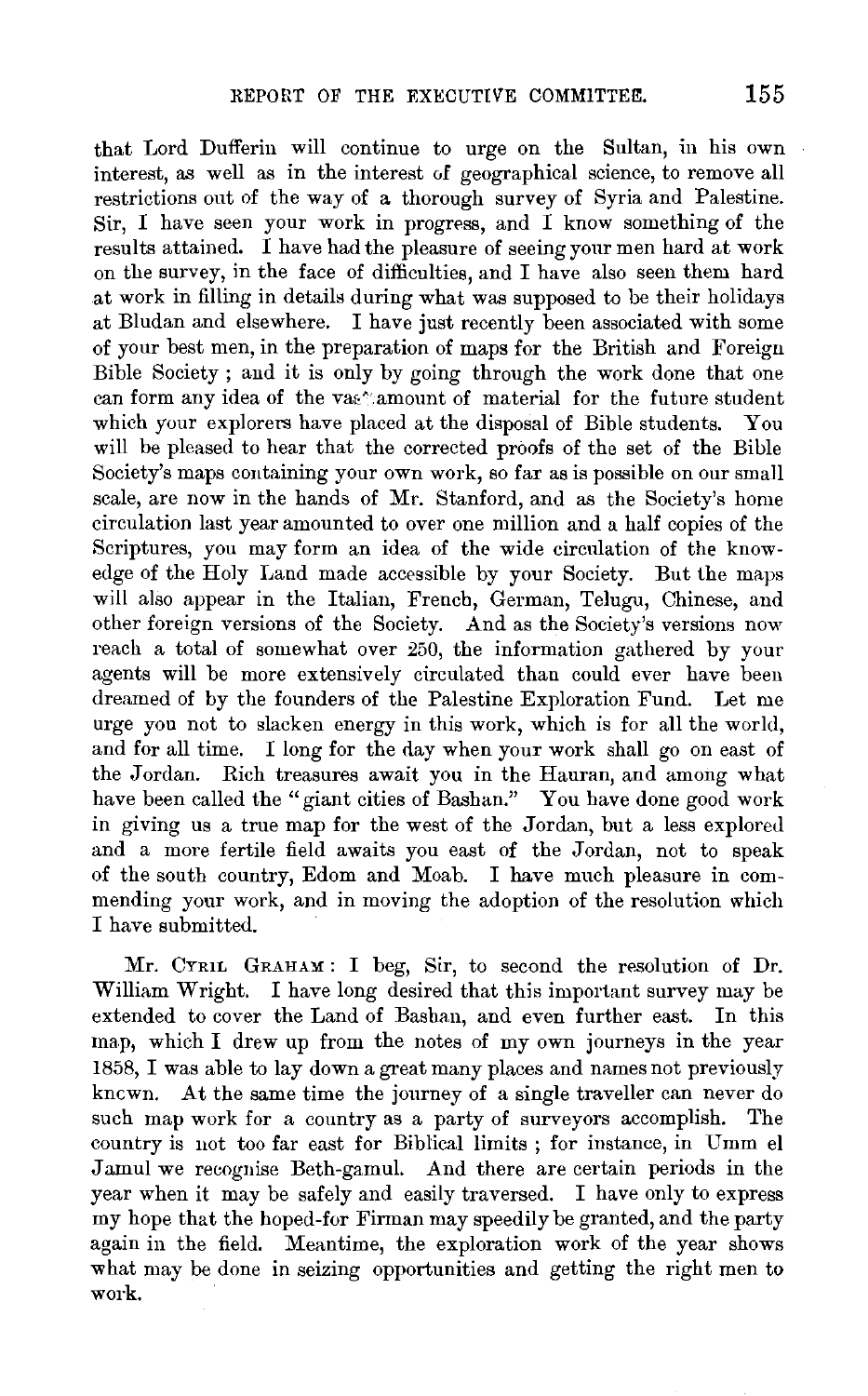The resolution was carried unanimously.

Rev. W. F. BIRCH: I beg to propose the re-election, for the ensuing twelve months, of the Chairman and the Executive Committee. I am quite sure, as a member of the General Committee, an Honorary Local Secretary, and one who takes the greatest interest in the welfare and success of the Society, that we are in very good hands. The Report of the year proves that the work is being followed up with as much vigour and activity as is possible.

The Rev. Dr. Löwr, in seconding the resolution, called attention to a recent decree by the Porte that no visitors to Palestine should remain there for more than thirty days without special permission.

The resolution was carried unanimously.

The Rev. Dr. GINSBURG : Mr. Chairman, I have a list of gentlemen in my hands whom I beg to propose for election in the list of General Committee. They have all shown that active interest in all belonging to the Holy Land which is the one qualification required to make a man eligible for our General Committee. These names are-

> Lord Rollo. Sir Richard Temple. Sir William Muir. General Charles Gordon, R.E. Professor Hudleston. Professor Hull. Mr. George Burns. Mr. John Robinson, of Westwood Hall, Leeds. Mr. W. C. Jones, of Daresbury, Warrington. Mr. A. H. Heywood. Rev. Professor Milligan. Mr. Henry Lee, M.P. Mr. H. S. Perry, of Monksbourne, Cork. Mr. F. W. Grafton, M.P. Rev. F. W. Creeny. Rev. H. G. Tomkins. Mr. W. H. Houldsworth, M.P. Mr. J. H. Shorthouse. Rev. Prof. H. A. Hort, D.D. Rev. F. E. Wigram.

Mr. VAUX seconded the resolution, which was carried unanimously.

The Rev. W. F. BIRCH : Mr. Chairman and Gentlemen, We have now reached an epoch in the history of this Society. The two newly issued volumes and the plans lying on the table conclude the great work of the " Survey of Western Palestine," begun in 1872. The portion of Captain Conder's map before us, containing 550 square miles, is the firstfruits of the eastern survey ; now unhappily stopped by the withholding of a Firman.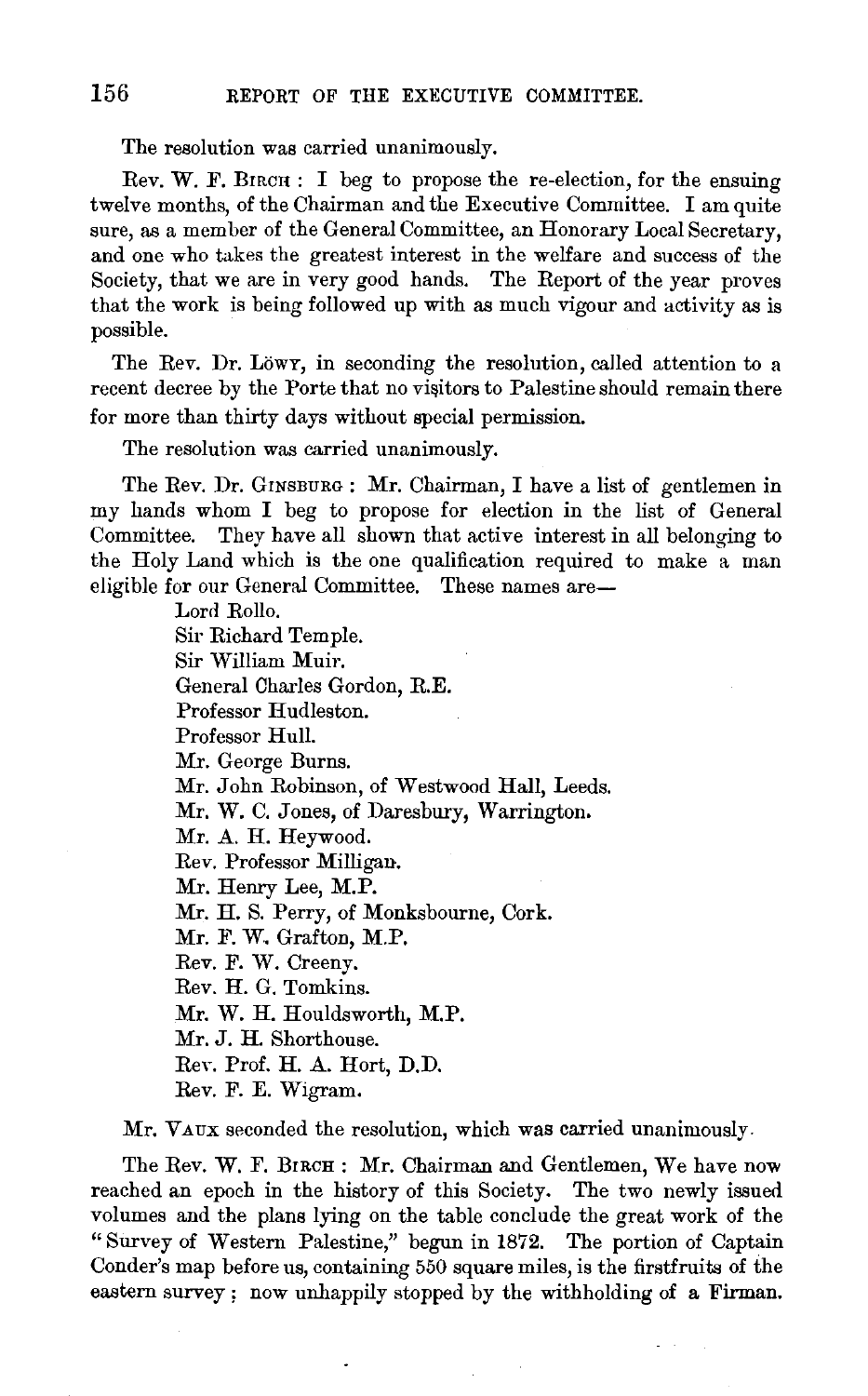Even under this discouragement, previous speakers are radiant with hope that the survey will yet be extended southwards into the desert of Et Tih and eastwards into the far Hauran. But what of the centre of interest in the Holy Land 1 My thoughts turn always to Jerusalem. Is there not work there? Colonel Warren's beautiful plans show us much that was once unknown ; but at many important points his work was cut short, so that what is known only makes me the more desirous to know more. I ask, is it not time, after an interval of fifteen years, once more to resume excavations at Jerusalem? Shall we be content with presenting to the Bible-loving people of England a correct map of Palestine, and then own that we cannot give them a true plan of Biblical Jerusalem 1 One says Zion was here, another there; is this always so to be ? The Bible arguments seem to me to demonstrate that the City of David was on the eastern hill south of the Temple, but almost all authorities are in favour of some other position, and nothing but excavation will ever settle this debated point. I understand that Colonel Warren thinks that there would be no difficulty in  $excavating$  on Ophel, away from the walls of the present city. Why should the Turk object to Englishmen paying for the privilege of digging in the gardens down towards Siloam? The money spent would be so much gain to the poor fellahin. I am convinced that between the Virgin's Fount and Siloam there are remains of the deepest interest connected with the City of David. I would hope, then, that the day is not far distant when the long-lost catacombs of David and other kings of Zion will once more be trodden by those who take pleasure in her stones. As to the question of expense, I believe the necessary funds would soon be forthcoming, since I am satisfied that many supporters of the Palestine Exploration Fund would rejoice to hear that excavation work at Jerusalem was once more to be taken in hand. I have much pleasure in proposing the following resolution:-" That the Executive Committee be requested to consider the question of resuming excavation outside Jerusalem on the earliest opportunity."

Sir CHARLES WARREN : I have great pleasure in seconding Mr. Birch's resolution-the more, perhaps, because we do not always take the same view on the sacred sites of the City. There are many places about and around, perhaps within the city, where excavations might be conducted at small cost, and without danger of interference.

The resolution was carried.

The CHAIRMAN : My Lords and Gentlemen, We have now, as Mr. Birch remarked, reached an epoch in our work. On the table before us lie the volumes, the maps, and the drawings, summed up generally under the title of the "Survey of Western Palestine," which represent the great bulk of our labours since the work of the Society began. We have surveyed all that part of the Holy Land, from Dan to Beersheba, which lies on the west of the Jordan-there are our maps. We have planned, drawn, measured, and photographed nearly every ruin in the country ; we have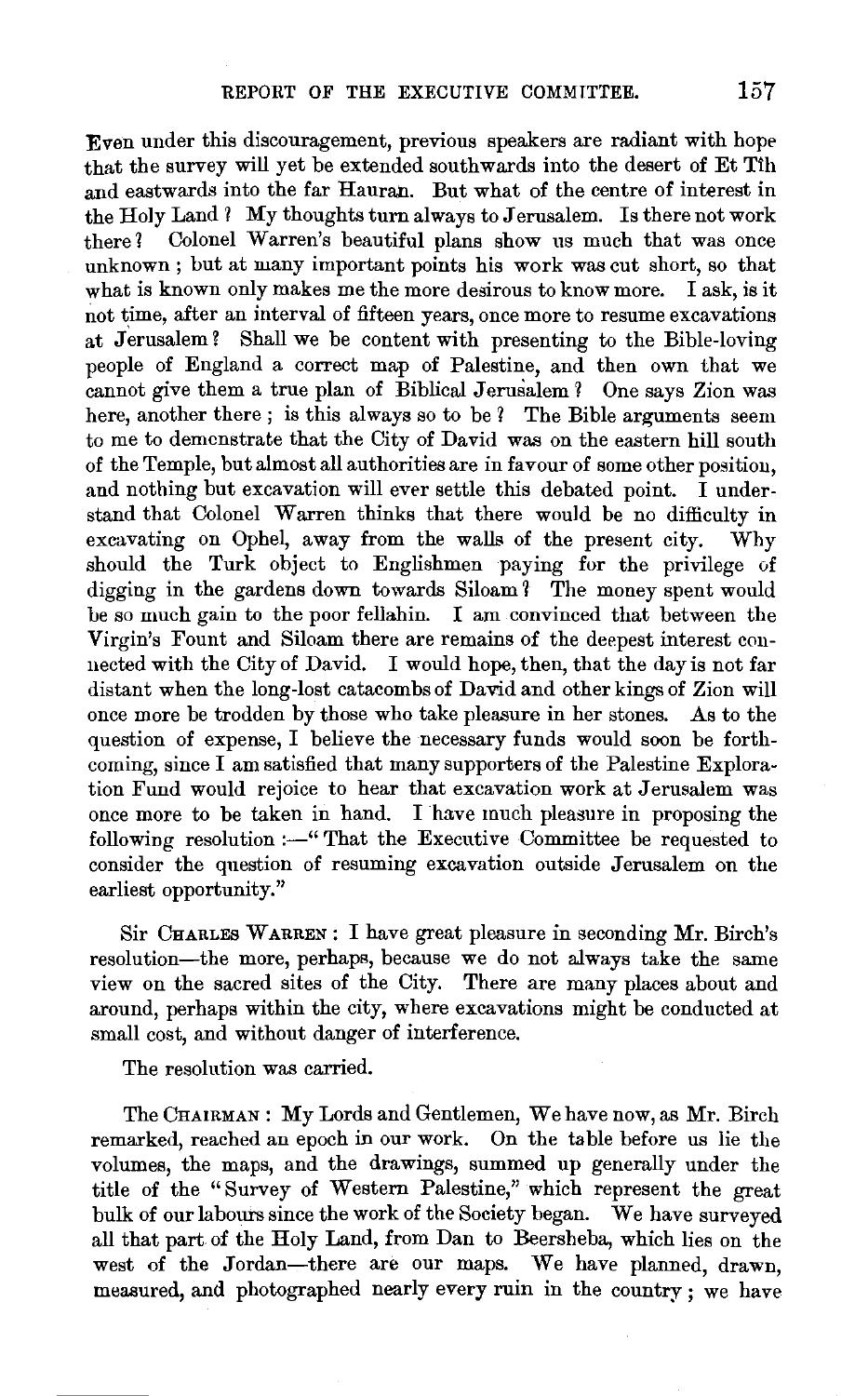recovered the old Jewish tombs, and are now enabled to classify and to date them : we have written down the names of the modern villages and ruins ; we have found the remains of the synagogues and enabled the world to restore the synagogue of Capernaum-there are the Memoirs ; and with them we have published the hundreds of drawings executed for us by Captain Conder and Captain Kitchener ; we have, thanks to my friend Canon Tristram, who is never weary of doing something more for the Holy Land, given to the world this truly magnificent book, with its<br>beautiful illustrations, on the Flora and Fauna of the country. We beautiful illustrations, on the Flora and Fauna of the country. cannot too much congratulate ourselves, that is, our Society, nor can we sufficiently thank Canon Tristram, for the production of a book so admirable and so worthy of the subject. There is so much special interest in the Holy Land attached to its Natural History' that it was absolutely necessary to supplement the survey by such a work as this, which could only be thoroughly taken in hand by such a specialist as Canon Tristram. It contains facts, otherwise unattainable, bearing on the questions of the distribution and modification of species. No other country affords so many opportunities for illustrating these questions. We have also in this volume, the last of a splendid series, produced a complete record of all that has been done in Jerusalem since the Ordnance Survey of the city was executed for the world by our friend Sir Charles Wilson in 1865. ·This book contains the complete and exact account of all Warren's work in the years 1867 to 1870. It also includes a paper on the Architecture of Jerusalem, and an account of the various work done in the city by Captain Conder, M. Clermont-Ganneau, Herr Schick, Herr Guthe, and others. We have to thank Captain Conder, whose name we are all glad to see on the title-page, for his hearty co-operation with Sir Charles Warren. I am sure we are rejoiced to see Captain Conder, who has done so much for the Society, increasing our obligations to him. Lastly, in this great portfolio, with its fifty plates, are figured the discoveries made by Warren. If it be asked why the plates have not been published before, we should have to give the history of Sir Charles Warren's busy and active life since he left Jerusalem. But at this point in our own work, and with these volumes in our hands, I think we should take the opportunity to pass a vote of our warmest thanks to Sir Charles Warren. I am happy to announce that, to the many honours he has won, the Royal Society has recently added one more. I am sure that he is as proud of being a Fellow of that noble Society as he is of wearing the Collar and Star of a Knight Commander of the most distinguished Order of St. Michael and St. George.

Lord EusTACE CECIL : I am happy, Mr. Chairman, in the opportunity of seconding this vote of thanks. I can only add to your remarks that, though we shall never forget the work done at Jerusalem, we must also remember the work done by Sir Charles during the Zulu War, as Governor of Griqualand, in the region of mathematical science, and in the hunting down of Professor Palmer's murderers. I think, Sir, the Society singularly fortunate in its officers, but especially so in the case of Sir Charles Warren.